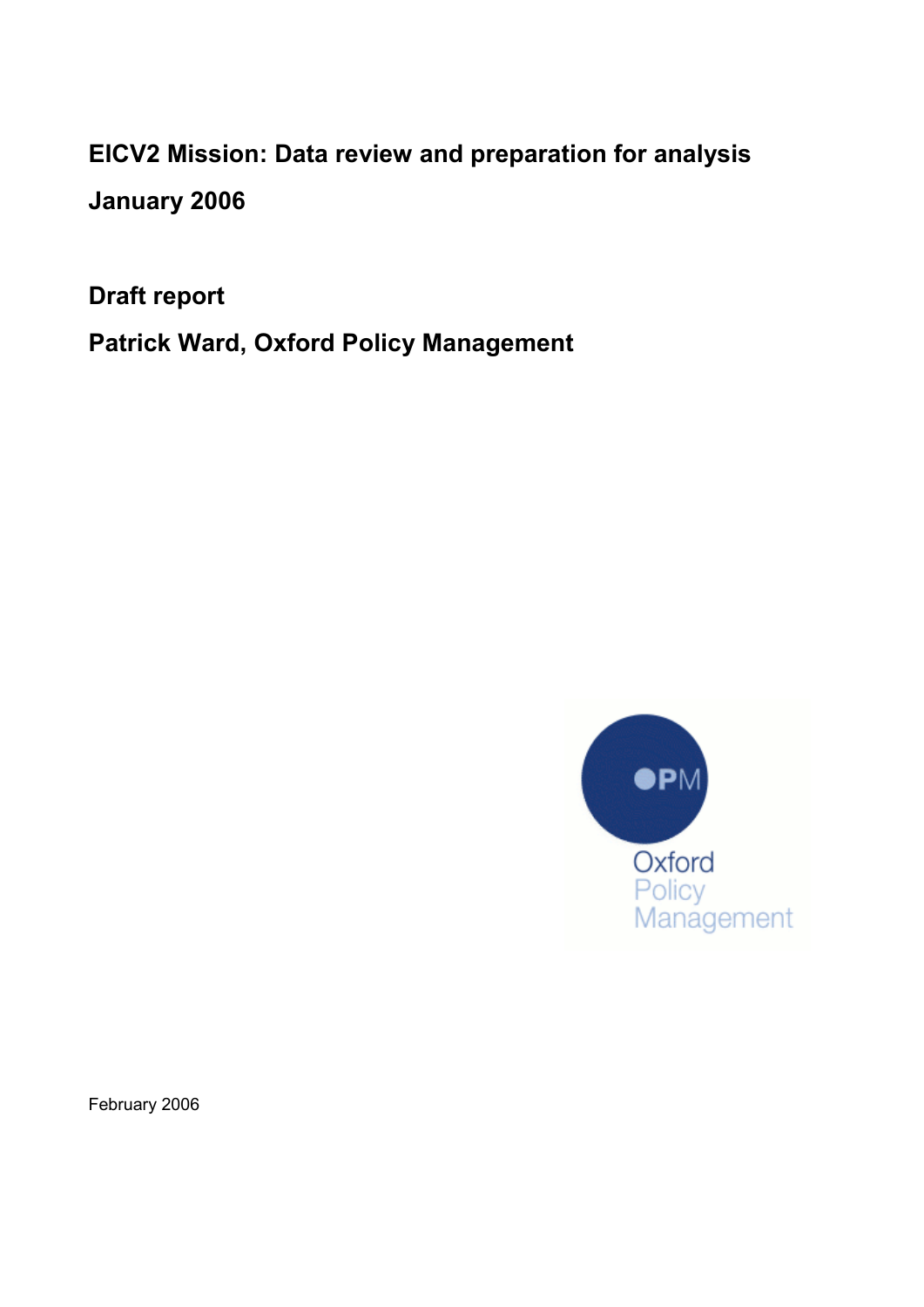# Table of Contents

| 3. |                                                                               |  |
|----|-------------------------------------------------------------------------------|--|
|    |                                                                               |  |
|    |                                                                               |  |
|    | Annexe 1: Terms of Reference – Construction of Consumption Aggregates and     |  |
|    | Annex 2: Proposed preliminary estimates to be provided for March/April 200617 |  |
|    |                                                                               |  |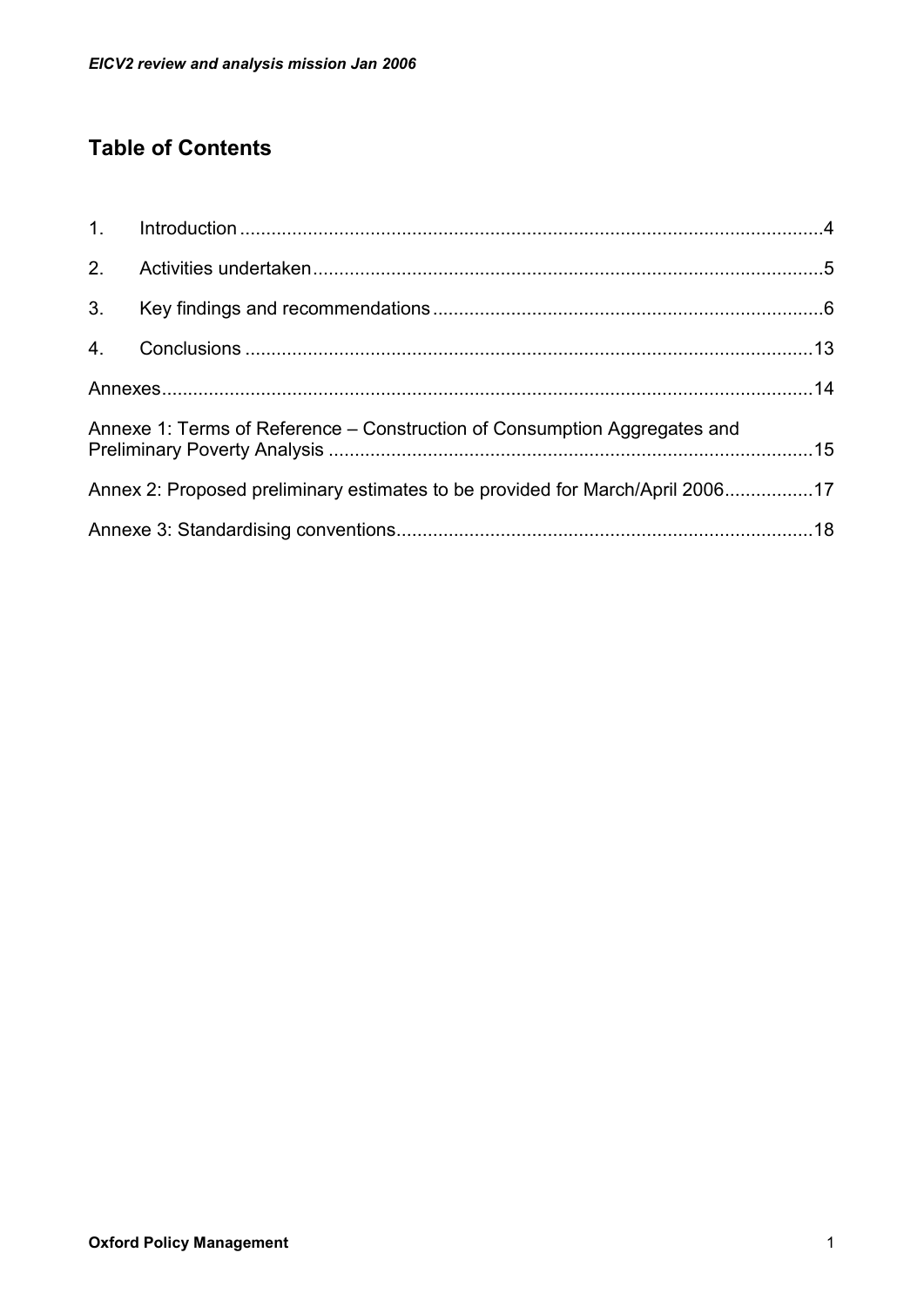## Executive Summary

OPM is providing technical support to the Enquete Integrale sur les Conditions de Vie des Menages (EICV Survey), a household living standards survey, a part of a larger project.This mission was undertaken to review the first two cycles of data and to assist in the development of syntax in preparation for the analysis of the full first quarter of data.

## The mission

The consultant was in country from Friday  $20<sup>th</sup>$  January to Thursday  $2<sup>nd</sup>$  of February 2006. In addition to the two regular OPM advisers (Oumar Sarr and Geoffrey Greenwell), Mary Strode (project manager) and Andy McKay (income/expenditure poverty specialist) were present during the mission. The review work was divided between me and Andy McKay in line with the respective terms of reference. AM focussed on income, consumption and agriculture, while I focussed on other areas.

The main activities undertaken by the consultant were:

- To review selected variables from some of the relevant sections of the questionnaires (sections 1, 2, 3, 5, 8, 10) for the two cycles of data. Some of the relevant parts of the EICV1 questionnaire and some parts of the EICV1 reports and data were also reviewed.
- To develop some of the syntax to derive estimates for the key indicators for the first quarter of the data.
- To review a selection of analysis syntax files developed by Oumar Sarr (OS) and provided feedback and comments on it.
- To briefly reviewed the data entry and data processing systems.
- Together with other team members, to define and agree a set of working procedures to ensure that the data cleaning and analysis is effectively coordinated, quality controlled, and properly documented.

Circumstances meant that it was not possible to undertake external stakeholder consultation during the mission. However other team members were planning to do that after my departure.

Given the current circumstances of the Institute, no staff members were available to work with the consultant during the mission. It is hoped that this will be resolved during future missions once the re-staffing of the Institute is complete.

#### Data quality

While only two cycles of (unweighted) data were examined the findings are nevertheless reasonably informative. Overall, the quality of the data seems to be high. Sample losses are modest and there are few variables with significant problems with missing values.

Data entry procedures are rigorous and there are does not appear to be general concern about inconsistencies. It is important that the data entry staff habitually use a 'user missing' code to replace inconsistent data points that cannot be reliably inferred from other data in the questionnaire. There should be no imputation procedures at that point.

The analysis of errors by interviewer and consistency checks for part B were being strengthened during the mission. It was also agreed to track sample completeness and an indicator of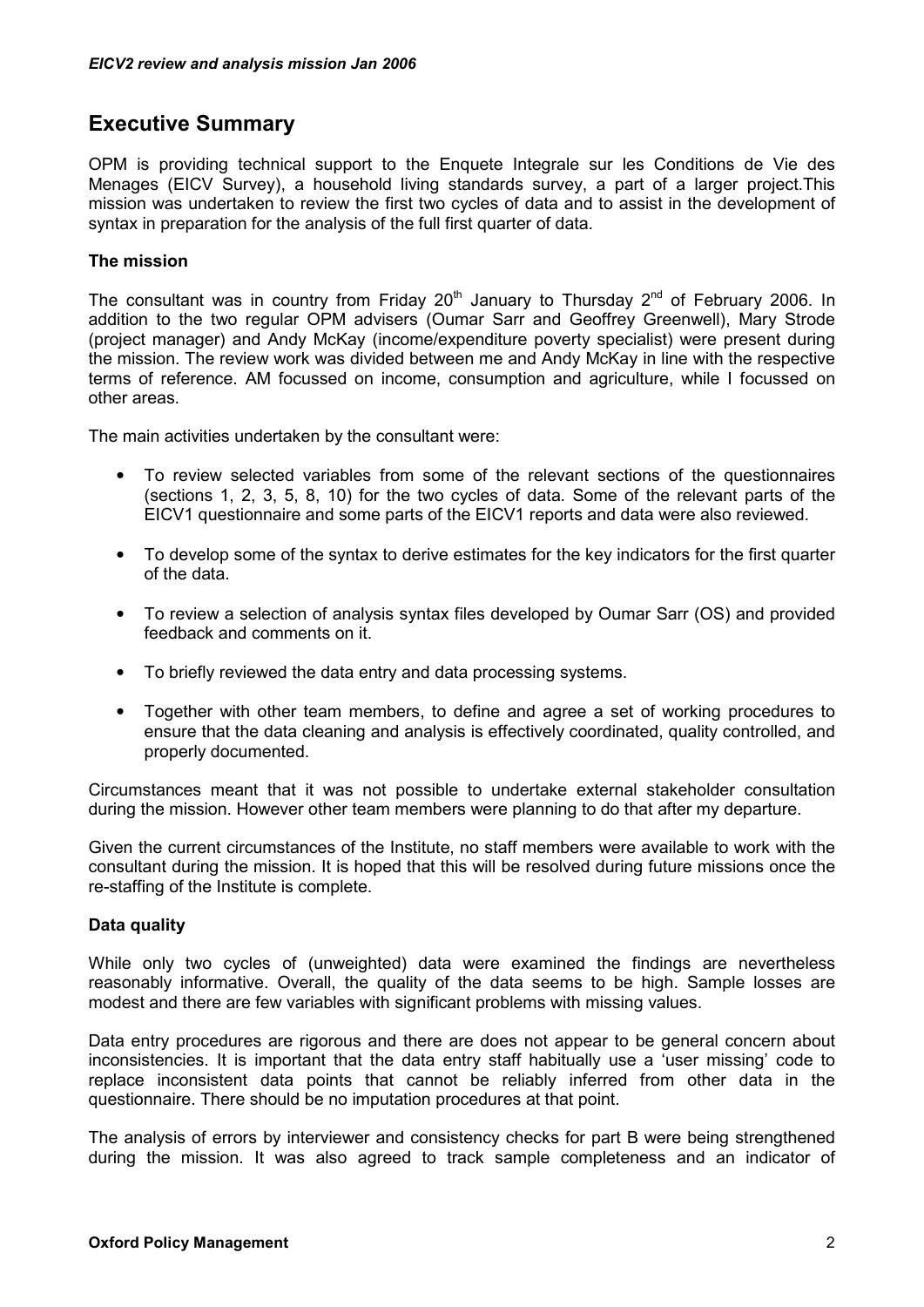consumption reporting frequency on a monthly basis, in addition to those indicators that are currently being tracked.

Some concerns about particular variables were identified during the mission and are listed in section 3.1. They include concerns on age reporting and in the section on health. Household reinterviews by supervisors should be strengthened through the provision of a standard follow-up questionnaire.

#### Outputs and workplans

The team developed proposals for the key outputs and associated workplans during the mission, which need to be finalised in consultations with the NSIR and users. As they stand, they propose two main outputs for an external audience: preliminary estimates from the first quarter and a final 'poverty highlights report'.

The first is aimed at meeting the immediate needs of the Cabinet in the PRS drafting process. It would provide information on a few selected indicators. Estimates would be highly provisional and should be marked as such. It would not include consumption or income poverty measures. For the selected indicators, it would aim to assess trends since EICV1, although caution would be required in their interpretation.

The second would provide information on trends in the main indicators between EICV1 and EICV2, including income poverty. The estimates contained in it would be publicly available and final. It would contain appropriate information on methods and on sampling errors.

In addition, the project should support the production of the draft final tables for a full EICV2 report. However, it will not be possible to produce the final report itself within the project lifetime. Neither is a full poverty profile likely to be possible.

The PRS process requires estimates before the end of 2006, while the fieldwork only finishes in October. As a result there is very little time to complete the cleaning and analysis for the full data in line with the PRS timetable. 'Dummy runs' , producing the tables with data sets of either two or three quarters of data, are proposed as a means of ironing out any problems in advance of the final estimates. Broad workplans are provided for these activities. The team also agreed on a set of conventions on directories and files to ensure consistency and adequate documentation.

A number of other documents are proposed, to ensure that the survey is adequately documented and can be repeated more easily in future rounds.

#### Issues in the analysis

In addition to the need for consultation with users about outputs, a number of general issues in the analysis were discussed amongst the team members. Foremost amongst these is the importance of assessing comparability between the two surveys when estimating trends. EICV1 tables should be re-run to ensure comparability. In addition, it will be necessary to re-tabulate the EICV1 estimates using the new regional and urban-rural classifications, so that comparable disaggregated information may be presented for the two surveys. Some issues of comparability for particular variables were also identified for the first quarter estimates and are outlined in Section 3.3.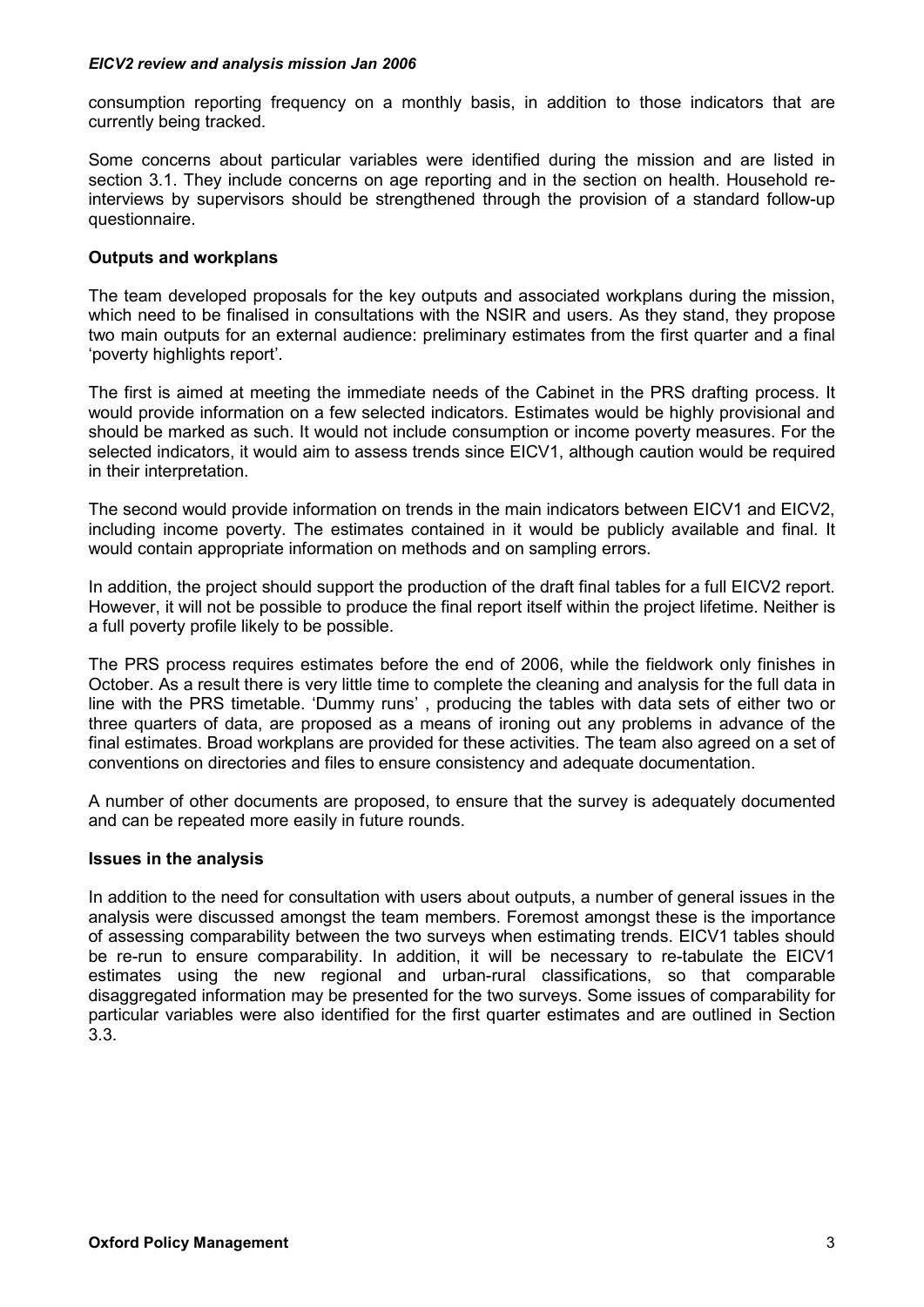# <span id="page-4-0"></span>1. Introduction

OPM is providing support to the new Rwanda National Institute of Statistics (NSIR) under a DFIDfinanced project. The NSIR is a newly created independent institute, replacing the previous Department of Statistics in MINECOFIN. There is some disruption of normal activities as a result of this ongoing transition.

OPM is supporting the process of institutional change and is providing technical support to the Enquete Integrale sur les Conditions de Vie des Menages (EICV Survey) and some other areas. The EICV is a Household Living Conditions Survey which was last conducted in 2000-02. This mission was undertaken to review the early data and to assist in the development of syntax in preparation for the analysis of the first quarter of data.

## Background to the survey

The sample size is 6,900 households, of which 1,620 will be in urban areas. The sample is divided into 10 cycles spread over a 12 month period. In urban areas each household is visited every 3 days over a 33 day period, in order collect consumption data. In rural areas households are visited every other day over a 16 day period. The sample matches as closely as possible the EICV1, except that the sampling frame changed following the Population Census becoming available and the definitions of urban and rural were changed. In the EICV1 urban and rural households were interviewed during different years, and the timing of interviewing was not spread over agricultural/climatic zones in an optimal manner to minimize seasonal effects. Rwanda has three growing seasons, and these vary depending on geography, despite the country being small in size. The EICV2 sample evened up the spatial/temporal distribution.

Despite the upheaval in the organization due to its ongoing transformation to an independent institute, the EICV2 started fieldwork on  $10<sup>th</sup>$  October 2005, and data entry commenced the following month. The fieldwork will run for a full calendar year and finish in October 2006.

The EICV team is supported by two OPM advisers, Oumar Sarr (Resident Survey Expert) and Geoffrey Greenwell (Data Management Expert). Both advisers worked on EICV1 and as the subject matter, question form and methodology is similar, the local team is well supported by experienced professionals

The new Rwanda PRSP is under preparation and the date of its release has been delayed in order to incorporate results from the EICV2. In order to provide the PRSP team with some early information, it is possible to provide preliminary results on a quarterly basis. The final results are required in December, and this is a high priority for Government and donors alike.

## The mission

Data for the first two cycles of fieldwork were available at the time of the mission. The objective of this mission was to prepare the ground for the local team to provide some preliminary first quarter estimates once three cycles of data became available.

The specific objectives of the mission were for the consultant to:

- 1. Consult with key stakeholders on their needs from the EICV, both immediate and in the longer term.
- 2. Familiarize himself with the analysis of EICV1
- 3. Liaise with the EICV team and resident expert to propose a tabulation plan for survey analysis. The consultant should focus on the PRSP social indicators, and develop an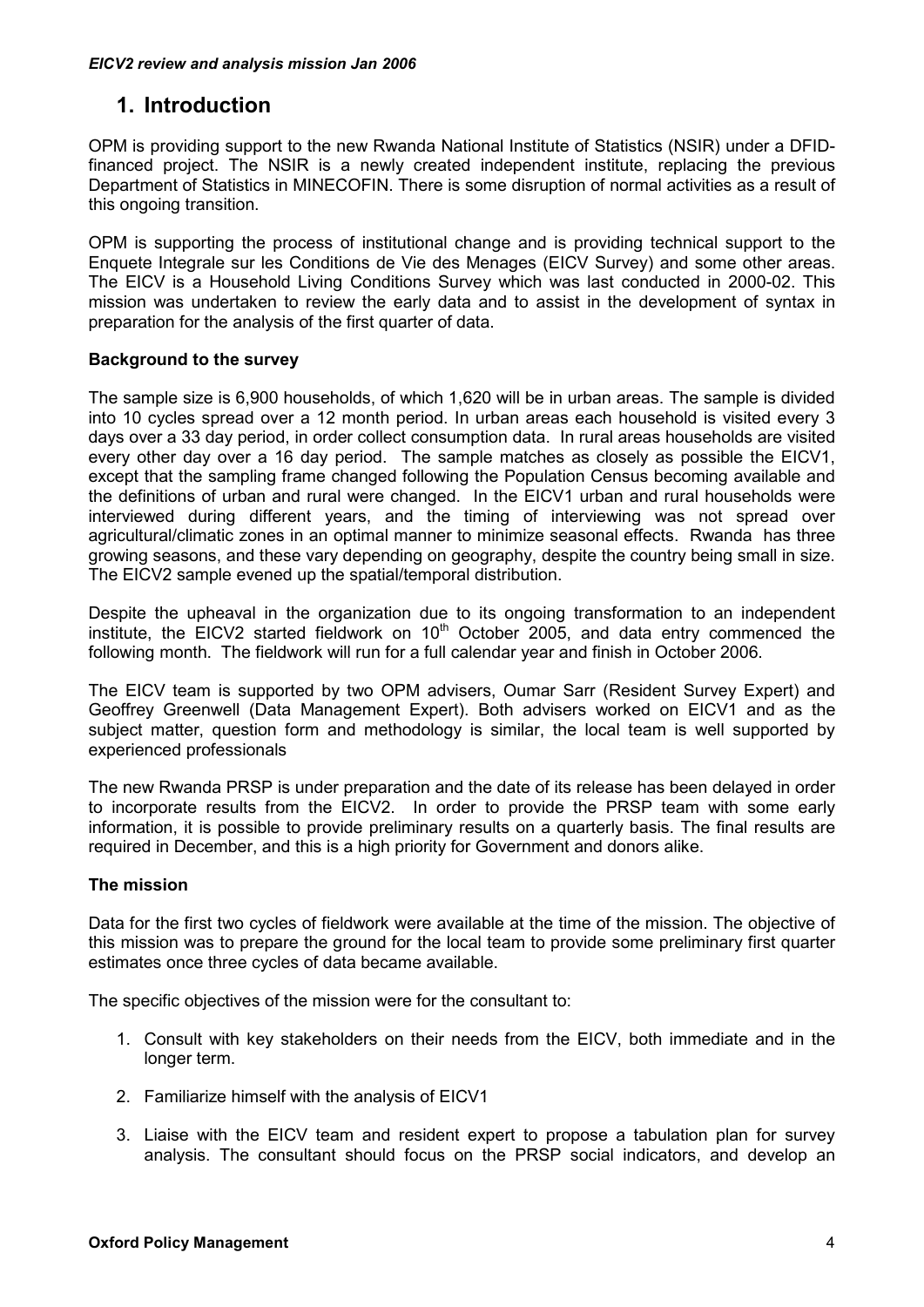<span id="page-5-0"></span>analysis plan to provide stakeholders with results relating to these indicators. Analysis of agricultural activities and consumption aggregates will be undertaken by other consultants.

- 4. Review the available data and comment on its quality and completeness. The results of this review should be communicated to the team, and possible remedies for fieldwork and data management weaknesses explored.
- 5. Liaise with the team to prepare programmes and data treatment operations for the analysis proposed to meet users' data requirements, in particular the preliminary quarterly output.
- 6. Carry out on the job training with the team in preparation for the quarterly results releases.
- 7. Propose a work programme for the analysis of the survey results, between now and the end of the project in December 2006.
- 8. Review the resources which will be required to carry out the analysis, including local experts and other expert input.
- 9. Prepare a report of the findings within four weeks of the end of the mission.

Full terms of reference are attached in Annex 1.

# 2. Activities undertaken

The consultant was in country from Friday 20<sup>th</sup> January to Thursday 2<sup>nd</sup> of February 2006.<sup>1</sup> In addition to the two regular OPM advisers (Oumar Sarr and Geoffrey Greenwell), Mary Strode (project manager) and Andy McKay (income/expenditure poverty specialist) were present during the mission. For the first week, two DFID representatives (Kim Bradford Smith and Roger Edmunds) were also present in country to review the progress of the project.

The review work was divided between myself and Andy McKay (AM) in line with our respective terms of reference: AM focussed on income, consumption and agriculture, while PW focussed on other areas. There were some areas of overlap. Both worked closely with the other team members. Given the current circumstances of the Institute, no staff members were available to work with the consultant during the mission. It is hoped that this will be resolved during future missions once the re-staffing of the Institute is complete.

The main activities undertaken by the consultant were as follows:

- Reviewed a selection of variables from some of the main relevant sections of the questionnaires (section 1, roster; section 2, education; section 3, health; section 5, housing; and small parts of section 8 (agriculture) and section 10 (credit, goods and savings) for two cycles of data (1,380 households). Relevant parts of the EICV1 questionnaire and some parts of the EICV1 reports and data were reviewed, although there was not time to review all of it during the mission.
- In parallel with this, developed some of the syntax that can be used to derive estimates for the key indicators that are expected to be calculated in the analysis of the first quarter of data.

-

 $1$  The day of arrival and one subsequent day were spent completing other work and will not be billed to the project.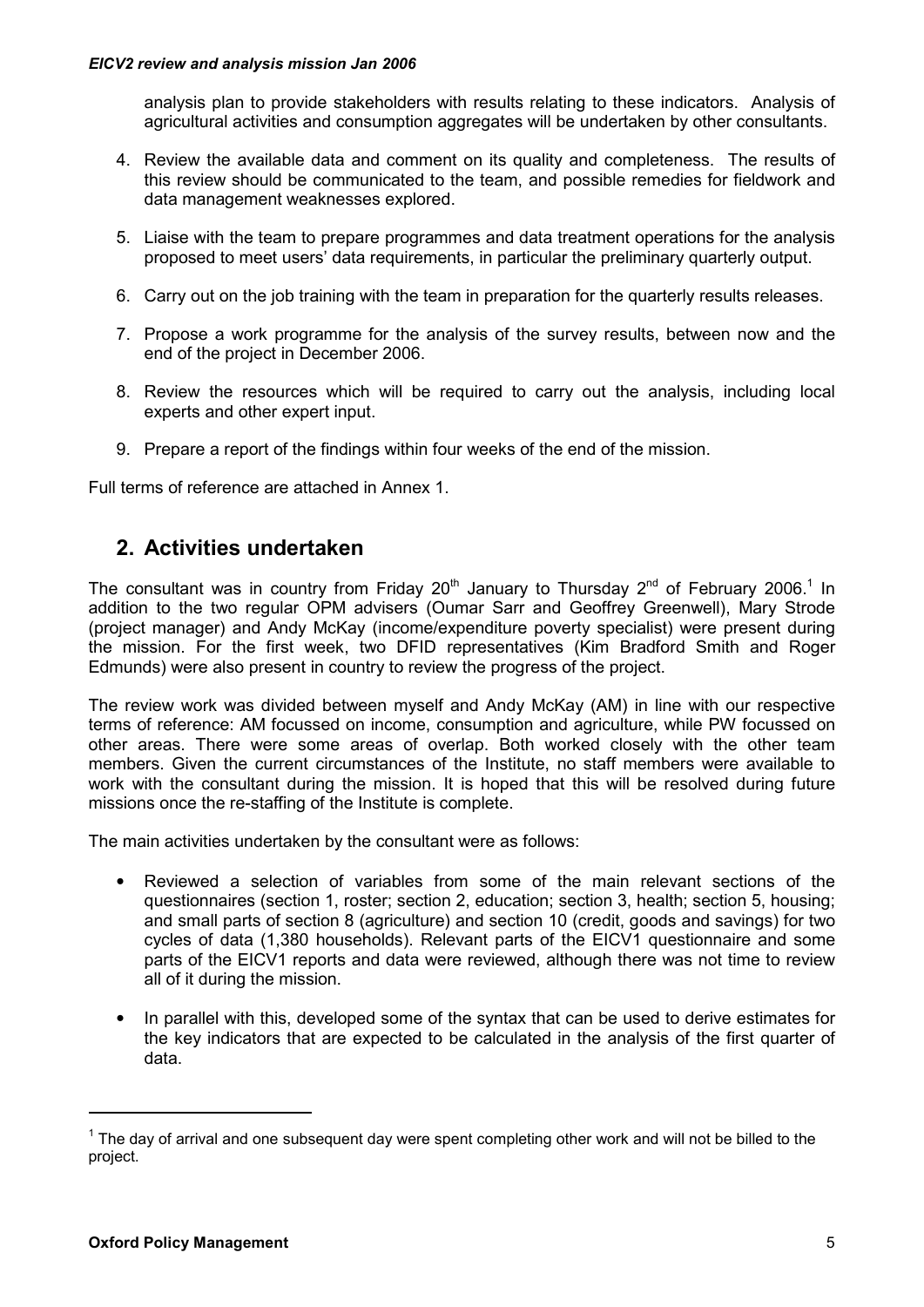- <span id="page-6-0"></span>• Reviewed a selection of analysis syntax files developed by Oumar Sarr (OS) and provided feedback and comments on it.
- Briefly reviewed the data entry and data processing systems.
- Together with other team members, defined and agreed a set of working procedures to ensure that the data cleaning and analysis is effectively coordinated, quality controlled, and properly documented.

It was agreed that the best way to develop and peer review syntax for the first quarter estimates and subsequently is for OS to draft it and for other consultants to review and comment on it. This might be done by directly reviewing the syntax or by producing a selection of the same estimates in parallel and comparing results. In either case, OS will remain responsible for the final analysis syntax files.

The mission coincided with a planned PRS workshop that was then cancelled, and the unfortunate sickness and travel to South Africa of the DG. This meant that it was not possible to undertake any external stakeholder consultation during the mission. However, Mary Strode and Andy McKay were able to do that after my departure. Some of the other team members also undertook a visit to the field.

The consultant also participated in one meeting with the DFID review team.

# 3. Key findings and recommendations

#### 3.1 Data quality

While only two cycles of (unweighted) data were examined the findings are nevertheless reasonably informative. Overall, the quality of the data seems to be high.

Data entry procedures are rigorous, with 100% double entry and reconciliation of differences. Data entry is in CS-Pro and extensive range and consistency checks are run during entry and afterwards on the complete files. Procedures to deal with inconsistencies are generally clear and where necessary the field teams are contacted to correct problems in a questionnaire, although this is currently only possible for part A. As a result, there are no general concerns about inconsistencies. It is important that the data entry staff habitually use a 'user missing' code to replace inconsistent data points that cannot be reliably inferred from other data in the questionnaire. There should be no imputation procedures at that point in the data management process.

During the mission, Geoff Greeenwell developed a programme to examine errors by interviewer and by team, which should assist with controlling and improving quality in areas where there are concerns. It was also agreed to track sample completeness and an indicator of consumption reporting frequency on a monthly basis, in addition to those indicators that are currently being tracked. Consistency checks for part B should also be completed and it may be that this shows the necessity of some field revisits for part B data. It would also be useful to ensure that the household identifier ('key') is included in all data files on export to SPSS.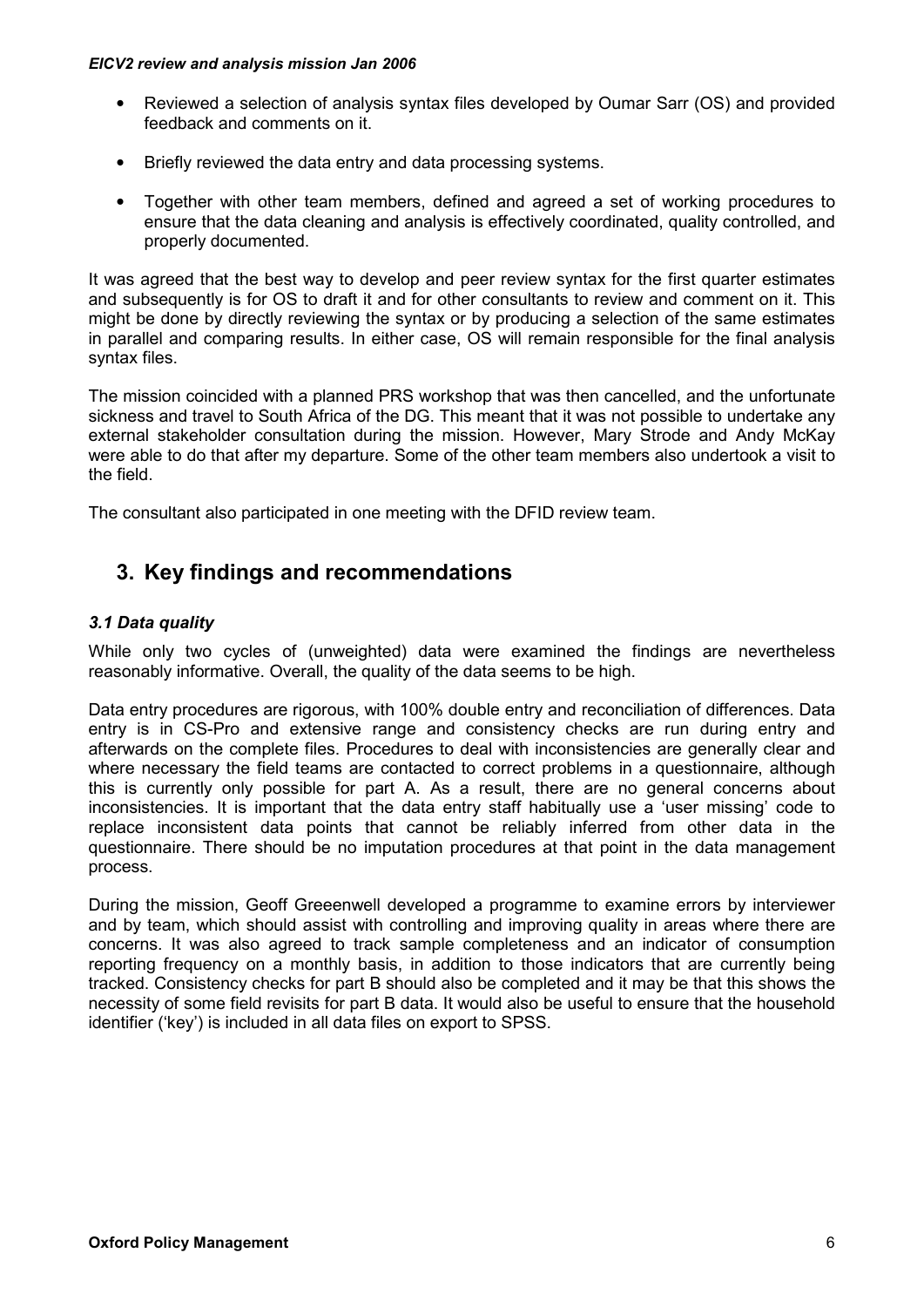

Figure 1: Age reporting in single years

Figure 2: Age reporting by sex in five-year age groups

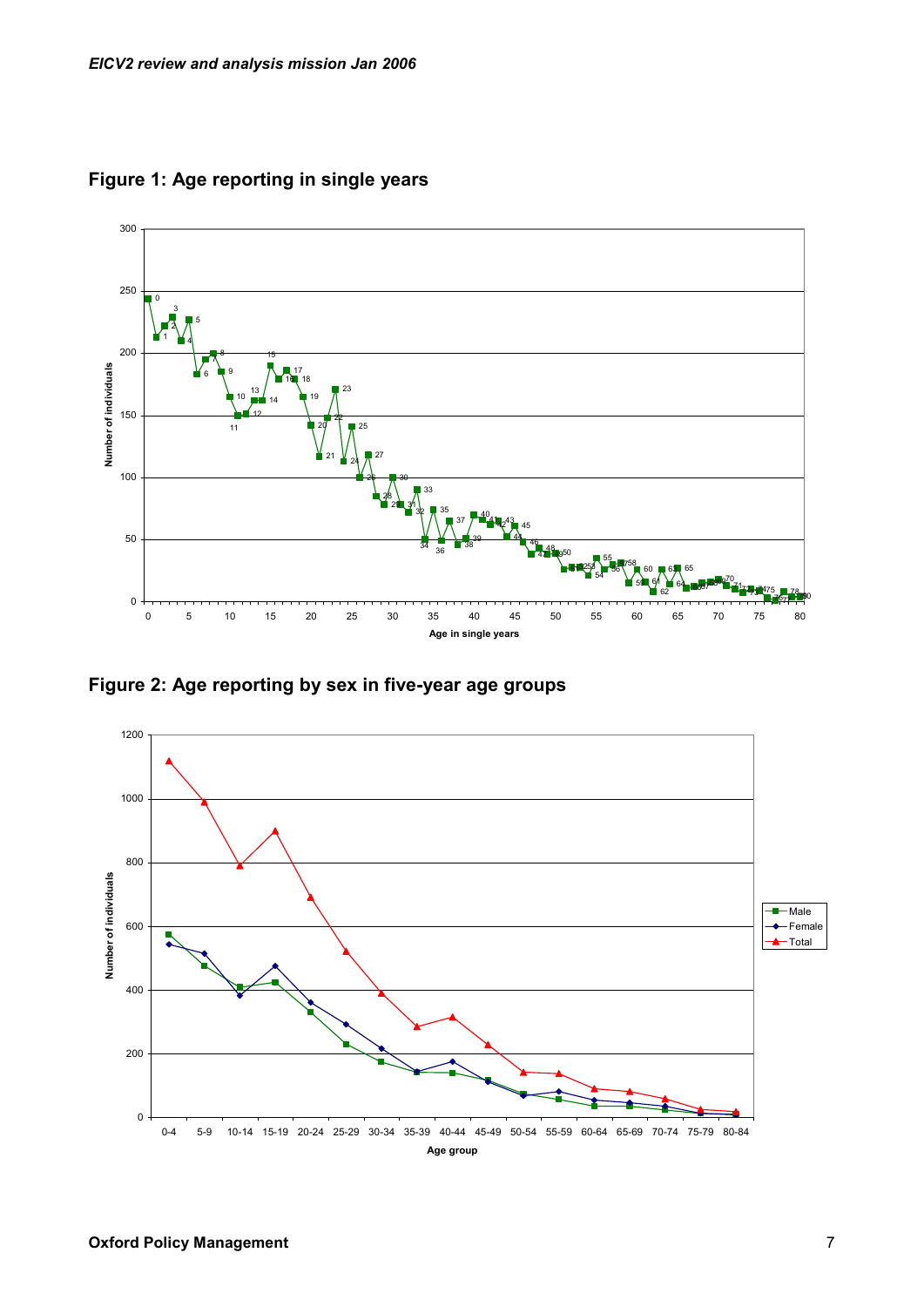Sample losses and refusals are reasonable for a survey of this type - some 95% of the original sample has been interviewed and outright refusals are rare. It would be useful to investigate the reasons specified for households that were not interviewed and where the reason was coded as 'other' (1.2% of the sample). No households are missing entire sections of the questionnaire and none of the variables examined had significant proportions of missing values. One or two variables have a high proportion of 'other' responses, which need to be followed up (eg reasons for not using services in section 5); this is generally something that it is useful to monitor.

The age and sex structure is reasonably consistent with the census. However there seems to be some patterns that are not found in the census. There are: some age heaping at age 40-44 and (strangely) at particular ages in the twenties; an apparent tendency for girls aged 10-14 to report themselves as 15-19 (although a some of the lack of 10-14 year olds is probably genuine and is also shown by the Census data); and a lack of six year olds and an excess of five year olds that might reflect interviewers (consciously or not) shifting children back to avoid having to complete an education module for them (see Figures 1 and 2). While some inaccuracies are inevitable the survey should try to ensure that interviewers record age more precisely where possible and should act on the apparent age 5/6 shifting.

Education, Section 2: the data examined seems to be of reasonable quality and no obvious problems were identified. It is necessary to infer current class from class completed, which is not ideal, but enrolment rates calculated using this approach appear broadly consistent with other data sources (Rwanda in Statistics). $<sup>2</sup>$ </sup>

There are some apparent concerns in the health data (section 3), which ought to be followed up:

1. Person consulted (s3aq13): health assistants are mentioned surprisingly rarely (<1%). It should be checked whether respondents and interviewers able to distinguish, doctors, nurses and other types of health workers effectively.

2. There seem to be extremely high levels of reported use of antenatal care services (s3bq7) – some 95% of women report using it, compared with the last DHS reporting around 20%.

3. Part C: Many five year olds do not have information recorded in this section, despite the instructions on the questionnaire. It might be decided to collect it only for children age four and under, but whichever group is included should be covered consistently. The skip in Q3 (if no vaccination card skip to Q5) seems to be inconsistent with the instructions in Q4 (if don't have a card, get information from the respondent). From the data it looks as though the skip is being followed. This does need to be done consistently, but as it stands it will give us only 'card only' vaccination rates, which are not so useful in places where many children are vaccinated but don't have cards (in the survey data this is true of about one third of children). This will reduce the value of the immunisation data. There are also quite a lot of 'not applicable' codes in the data from the vaccination cards (Q4), which should be clarified.

In Section 5, reported time to reach each specified facility/service is very heaped at 30 minutes. This is not unusual and might be difficult to improve but its impact on the analysis, where 30 minutes is often used as a cutoff, should be considered.

Data on the ownership of consumer durables (section 11 B) seems to be generally consistent with EICV1, with the exception of ownership of tables and chairs, both of which appear to show erratic trends and/or unlikely urban/rural differentials which suggest that they are being reported/recorded differently in the two surveys.

-

 $2$  Although the secondary gross enrolment rate given in that document appears to be wrong since it is lower than the net enrolment rate, which is impossible.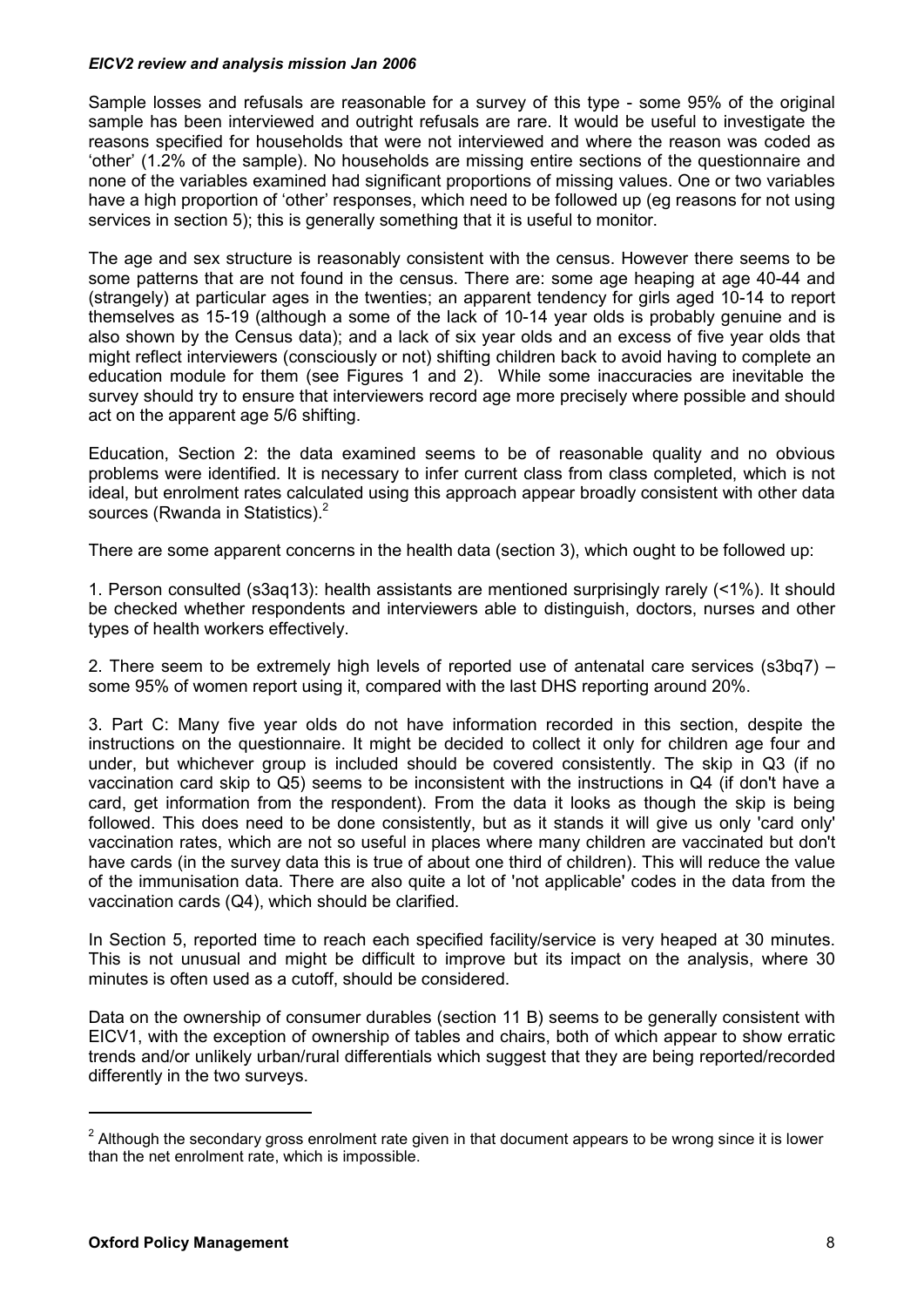Other team members reported that fieldwork was being done well. It may be useful to provide the 'controlleurs' (field team leaders) with a short standardised questionnaire of key variables for reinterviews, since there is currently no clear guidance on what they should collect and they should not be repeating the entire interview. Submitting these questionnaires would also provide evidence that the re-interviews have been undertaken. It is essential that transport needed for the supervisors (central staff) to visit the field be provided. OPM consultants should also continue to visit the field. The use and fate of the completed diaries should be clarified. It is unfortunate that the agriculture section of EICV2 remains so long despite the fact that the light agricultural survey is being undertaken in the same households and it had been recommended, as a result, to cut it back substantially.

## 3.2 Proposed outputs and workplan

The team discussed and developed proposals for outputs and workplans during the mission. However, discussions with the NSIR and consultations with users about the key outputs were still to be completed by the other team members after I departed. The proposals as they stood at the end of the mission are as follows.

There will be five main analytical outputs from EICV2 supported by the project. These are shown in Table 1 below.

| Output                                                                    | <b>Based on data</b><br>from: | <b>Target audience</b>              | By when                     |
|---------------------------------------------------------------------------|-------------------------------|-------------------------------------|-----------------------------|
| A. Analytical outputs:                                                    |                               |                                     |                             |
| 1. Provisional trends in selected welfare<br>measures                     | 3 cycles                      | The Cabinet, for<br>the PRS process | March / early April<br>2006 |
| 2. Poverty highlights with half of the data                               | 5 cycles                      | Internal to NSIR                    | End July 2006               |
| 3. Draft final tables for main report with three-<br>quarters of the data | 7 cycles                      | Internal to NSIR                    | September 2006              |
| 4. Poverty highlights report                                              | All cycles                    | Public, esp. PRS<br>drafting team   | Late Dec. 2006              |
| 5. Draft final tables for main report                                     | All cycles                    | Internal to NSIR                    | Late Dec. 2006              |
| <b>B. Other documentation</b>                                             |                               |                                     |                             |
| 6. Fieldwork report                                                       | All cycles                    | Internal                            | November 2006               |
| 7. Sampling report                                                        | 3 cycles                      | Internal                            | March 2006                  |
| 8. Data processing documentation                                          | All cycles                    | Internal                            | December 2006               |
| 9. Report on lessons learnt for future surveys                            | All cycles                    | Internal                            | November 2006               |

## Table 1: Main outputs from EICV2 supported by the project

The main outputs with an external audience are the first and fourth. The first is aimed at meeting the immediate needs of the Cabinet in the PRS drafting process. Estimates would be highly provisional and should be marked as such. A list of proposed indicators is included in Annex 2. It would not include consumption or income poverty measures. For the selected indicators, it would aim to assess trends since EICV1, although caution would be required in their interpretation.

The other main external output would be some sort of 'poverty highlights report', which would provide information on trends in the main indicators between EICV1 and EICV2, including income poverty. The estimates contained in it would be publicly available and final. It would contain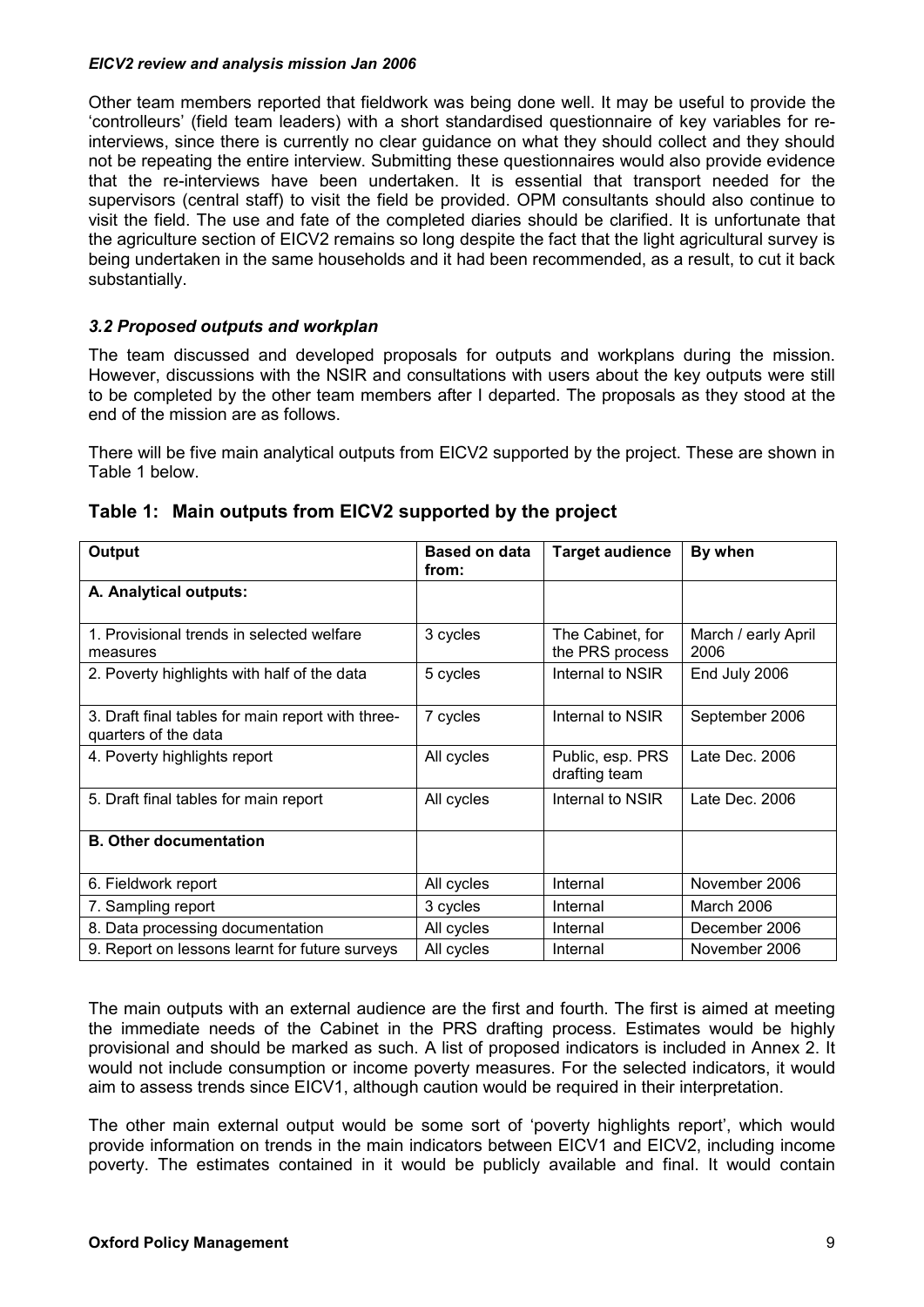appropriate information on methods and on sampling errors. The PRS process requires estimates before the end of 2006, while the fieldwork only finishes in October. As a result there is very little time to complete cleaning and analysis for the full data set in order to meet the PRS timetable. It is proposed that a dummy run for these tables be undertaken in July, using half of the data, to ensure that any problems have been sorted out before the final analysis with the full data set. The results of the dummy run should remain within the NSIR, given their provisional nature.

Given the short time between the end of the fieldwork and the end of the project, it will not be possible to support the production of a full survey report under the project. However, the project should support the production of all of the tables for such a report. This would ensure they are available for a subsequent process of finalisation and publication early in 2007. For the same reasons as given above, a set of these tables should be produced with a partial data set as a dummy run. This might best be done in August/September, before the work on the full data set happens.

A number of other internal documents are proposed, to ensure that the survey is adequately documented and can be repeated more easily in future rounds. All reports will be produced initially in English.

It should be noted that a number of important outputs are not likely to be produced within the timescale of the project. These are: the complete final statistical report of EICV2; a full poverty profile from EICV2; and analysis of linked data from EICV2 and light agricultural survey. This work will need to take place in 2007. However, it may prove possible to develop draft text for a main report during the project, based on the 7 cycles of data. In this case, subsequent work would consist of editing and revising it in the light of the final tables.

#### Working procedures for cleaning and analysis

Working procedures for the cleaning and analysis were agreed amongst the team members. This distinguished two clear phases in the cleaning process. Any imputation will be carried out in the second phase of the cleaning and will be done using SPSS syntax so that it is properly documented and can be replicated. The stages outlined were as follows:

#### 1. Data entry and first cleaning

This consists of data entry and resolution of discrepancies from double entry:

Data entry staff undertake double entry and resolve any differences between the two entered files. After this, data entry staff run the second consistency check programme and, if necessary, return to the questionnaires to resolve problems. They change a data point only if it is found to incorrectly entered from the questionnaire (which should be very rare) or if the correct value can be unambiguously inferred from other information on the questionnaire. Otherwise they either leave it or set the value to user missing. Some data editing will also be carried out to ensure skip consistency (eg where have user missing values and should be sysmis).

The data from this process is exported to SPSS to give the raw data. There are no further manual edits after this stage.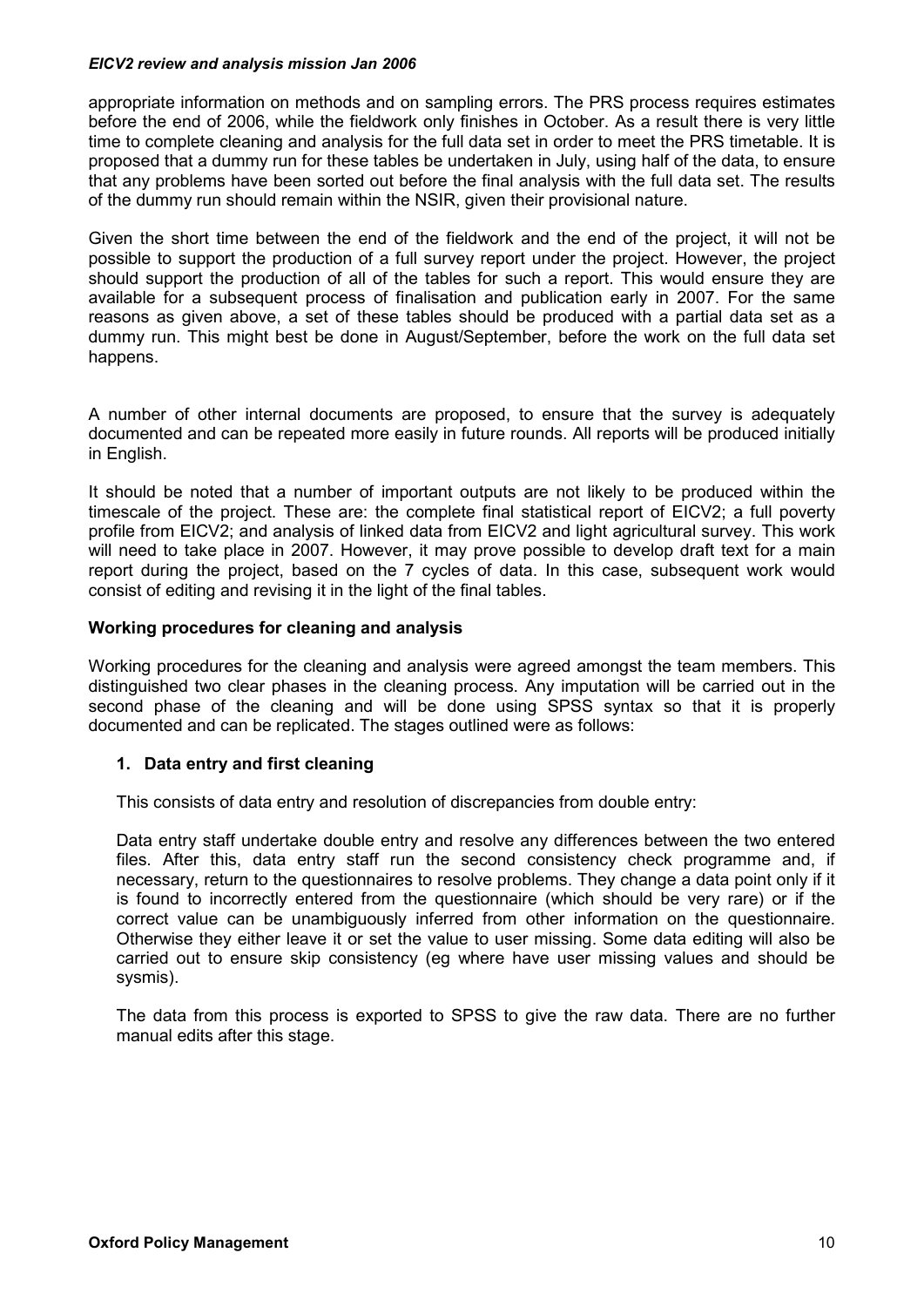### 2. Second cleaning

GG and OS will run the second consistency check programme. Any recoding and imputation is done in SPSS, using syntax files. Generally, missing or inconsistent values should be coded to user missing codes (not 'other' etc). Every effort should be made to deal with outliers without returning to the questionnaires again. OS will be responsible for this syntax. The resulting clean data files are written to another directory and used for the analysis.

### 3. Analysis

OS drafts and controls the master syntax files for analysis. AM and PW review and comment on these files; and/or run independent tables as a cross-check. All operations are written in syntax (if for any reason this is not possible, what has been done should be noted in the syntax and starred out "\*! Action taken".)

#### 4. Results and reporting

Draft results are shared for comments amongst team members and staff at the NSIR. The review process with users needs to be agreed.

It is important that files are clearly identified and annotated. It is also useful for team members to use a common directory structure. These issues were discussed and a draft set of conventions agreed. They are attached in Annex 3, but will be revised and finalised by GG and OS.

#### Workplan

A provisional workplan was agreed by the team. This is attached with this report as a separate Excel spreadsheet. Some of the main activities and deadlines are shown below.

#### 1. First quarter estimates

| <b>Activity</b>                                       | Person responsible | By when  |
|-------------------------------------------------------|--------------------|----------|
|                                                       |                    |          |
| Agree indicators with stakeholders                    | All                | 10 Feb   |
| Review data and syntax                                | All                | 10 Feb   |
| Complete first cleaning of full three cycles          | GG                 | 10 Feb   |
| Complete full cleaning of data                        | GG & OS            | 18 Feb   |
| Compute and apply weights & calculate sampling errors | DM & GG            | 25 Feb   |
| Production of preliminary estimates                   | OS & GG            | 25 Feb   |
| Collection of information on comparable sources       | OS                 | 25 Feb   |
| Review of preliminary estimates                       | AM & PW            | 3 March  |
| Sharing with stakeholders                             | OS & GG?           | 11 March |

Some of the syntax needed for the first quarter estimates was developed during the mission. This needs to be completed once the indicators are finalised with users. It is proposed that OS draft the complete syntax for the March estimates and that it is reviewed long distance by PW and AM.

OS will also draft the remaining syntax needed for the income-expenditure analysis and for other tables during and after March, for comments and review by AS and PW during subsequent missions.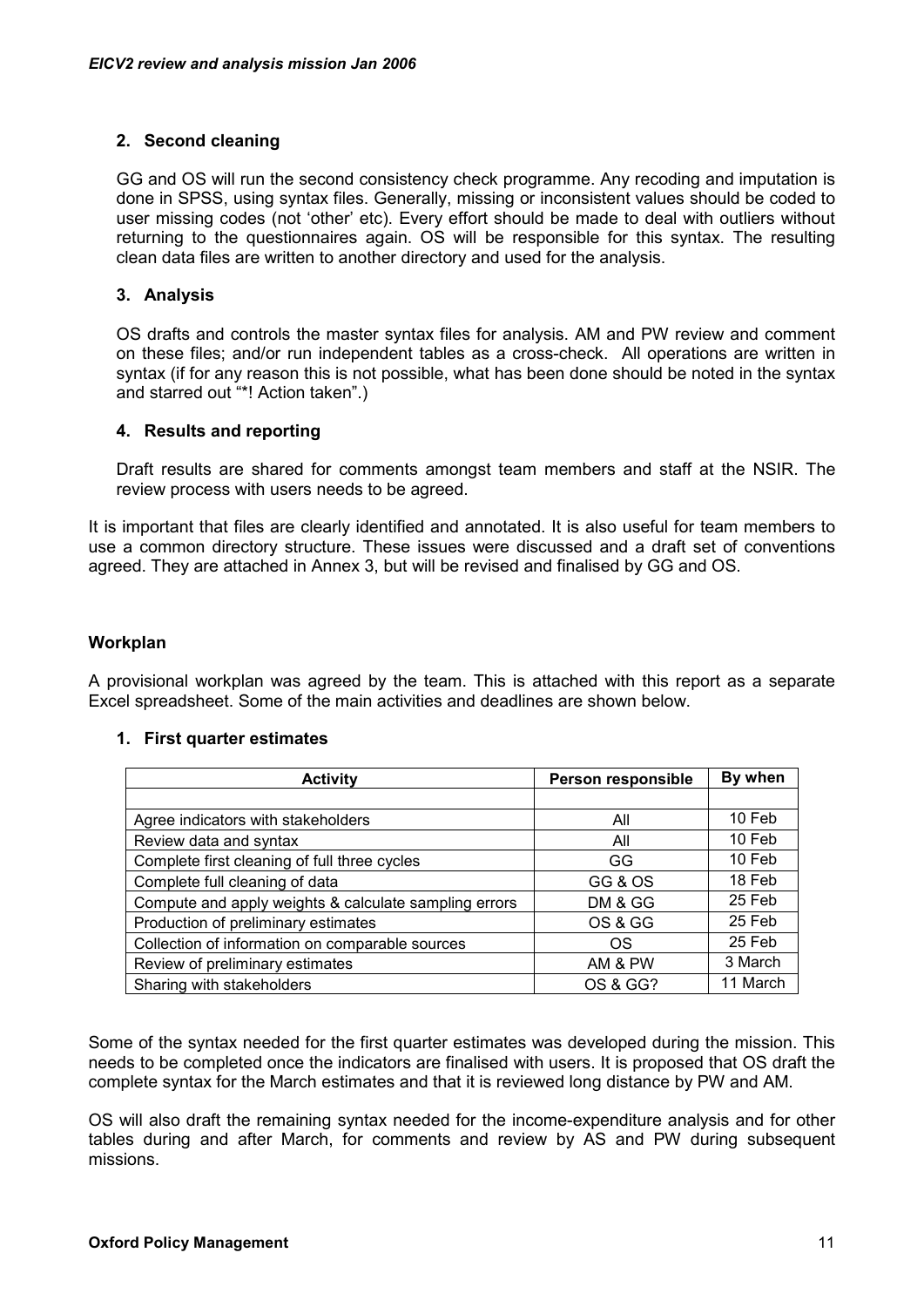#### 2. 'Poverty highlights' report

|                                                  | Person      | By when   |
|--------------------------------------------------|-------------|-----------|
| <b>Activity</b>                                  | responsible |           |
|                                                  |             |           |
| Preliminary tables and report (5 cycles of data) |             |           |
| Agreement of report and table contents           | All         | April?    |
| Drafting syntax for tables                       | OS & GG     | End May   |
| Re-run estimates for EICV1                       | OS & GG     | End June  |
| Complete data entry and first cleaning           | OS & GG     | 9 June    |
| Complete second cleaning and basic frequencies   | OS & GG     | 7 July    |
| Produce draft tables                             | All         | 21 July   |
| User seminar on methods & progress               | All         | 21 July   |
| Production of 'dummy' report                     | OS          | End Aug   |
|                                                  |             |           |
| <b>Full analysis</b>                             |             |           |
| End of entry and first cleaning                  | OS & GG     | Mid Nov   |
| Full cleaning and basic frequencies              | OS & GG     | Late Nov  |
| Produce draft tables and poverty estimates       | OS & GG     | Early Dec |
| Review and comment on tables                     | AM & PW     | Mid Dec   |
| Drafting of report                               | All         | Mid Dec   |
| Presentation of results to users                 | All         | Mid Dec   |
| Finalisation of report                           | All         | Late Dec  |

#### 3. Tables for the main survey report

| <b>Activity</b>                                | Person<br>responsible | By when           |
|------------------------------------------------|-----------------------|-------------------|
|                                                |                       |                   |
| Preliminary tables (7 cycles of data)          |                       |                   |
| Agreement of report and table contents         | All                   | April?            |
| Drafting syntax for tables                     | OS & GG               | End May           |
| <b>Re-run estimates for EICV1</b>              | OS & GG               | End Aug           |
| Complete data entry and first cleaning         | OS & GG               | <b>Early Sept</b> |
| Complete second cleaning and basic frequencies | OS & GG               | Mid Sept          |
| Produce draft tables                           | All                   | <b>End Sept</b>   |
|                                                |                       |                   |
| <b>Full analysis</b>                           |                       |                   |
| End of entry and first cleaning                | OS & GG               | Mid Nov           |
| Full cleaning and basic frequencies            | OS & GG               | Late Nov          |
| Produce draft tables                           | OS & GG               | Mid Dec           |

It is hoped that the consultants will work closely with NSIR staff members in future. This has proved so far because of the uncertainties associated with staffing the new Institute. Once this is finalised then there should be more scope for it. The consultants' work should then include some specific capacity building and training. It is proposed that:

- Oumar Sarr provide training on the use of SPSS;
- Andy MacKay provide a short (one day) seminar on measuring income poverty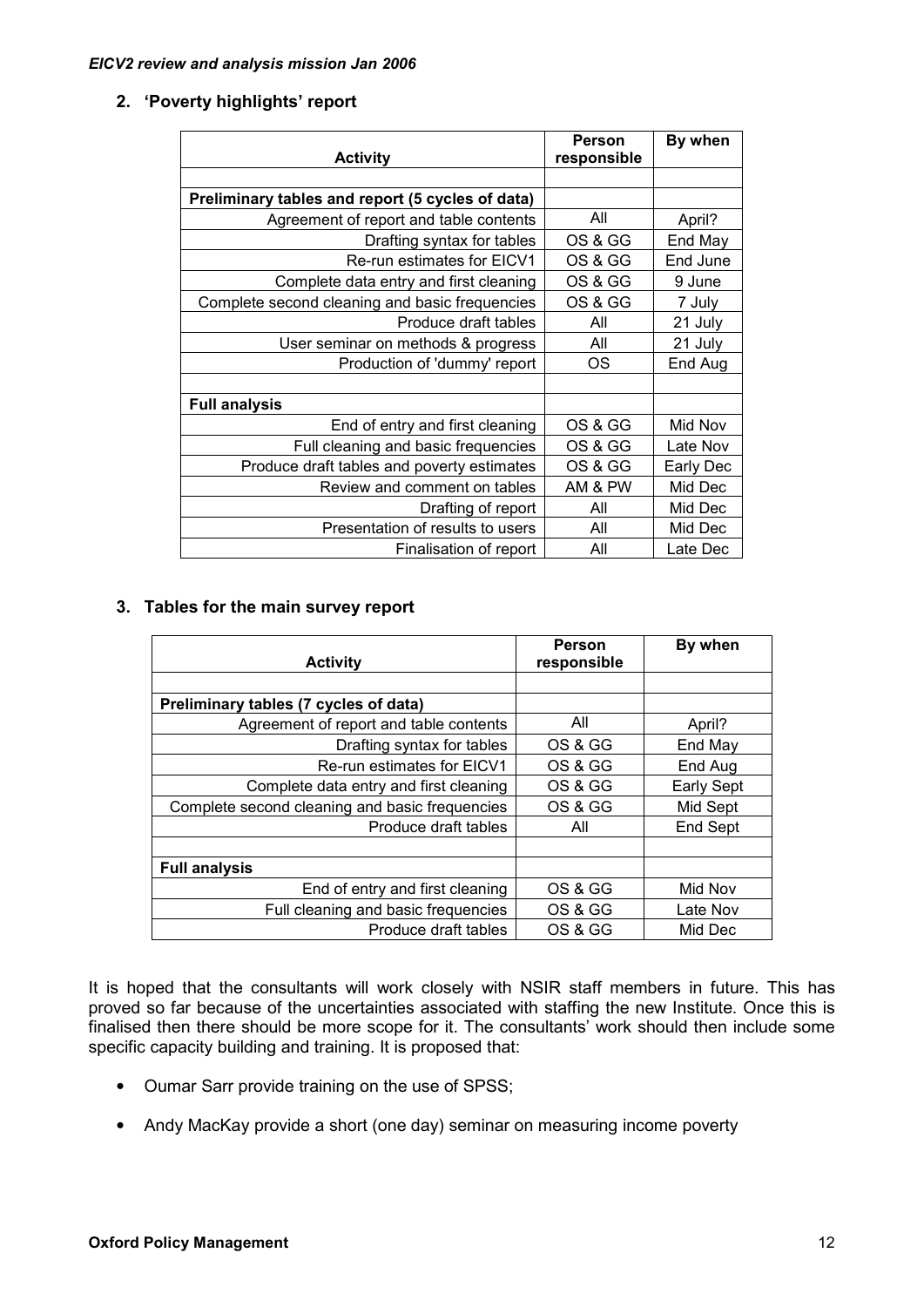<span id="page-13-0"></span>• David Megill provide a short (half-day) seminar on sampling

#### 3.3 Analysis issues

Some of the general issues to be considered in undertaking the analysis were discussed and agreed amongst the team. These included:

- The need to agree the relationship between the contents of the proposed 'poverty highlights' report and the main survey report in consultation with users. This should include a consideration of which (or if both) of the reports should present information on trends.
- The importance of assessing comparability between the two surveys when estimating trends - EICV1 tables should be re-run to ensure comparability. It is also important to check the consistency of levels and trends with other sources (including DHS, CWIQ, Census and routine data sources).
- The need to re-tabulate the EICV1 estimates using the new regional and urban-rural classifications, so that comparable disaggregated information may be presented for the two surveys.

Comparability issues are also important in the production of the preliminary estimates in March. A number of issues came up in this mission that will need care in the analysis. They include the differences in the education module coverage between the two surveys (age 6/7 and above age 40); and differences in the health questions. The adult literacy rate in the EICV1 report also looks unlikely (rural higher than urban) and should be carefully checked. There is no household level information on time to services in EICV1, so assessing trends in these indicators will be difficult or impossible.

## 4. Conclusions

This mission was undertaken to review some of the key non-consumption data and to develop syntax for the first quarter estimates. Selected data was reviewed and on the whole appears to be of good quality. There are some specific areas of concern that have been identified for follow up. The syntax was developed for some of the estimates. However this needs to be completed by OS. The estimates so produced should be reviewed by PW/AM.

The timetable for the cleaning and analysis for the full survey data is extremely tight, with fieldwork ending only in October but estimates needed before the end of the year. A proposal for key outputs and a workplan was developed by the team in the light of this and is presented here. Agreements were also reached on standardising processes and file management for the second stage of cleaning and for analysis.

The discussions and planning amongst the team members during the mission was useful. However circumstances meant that I was unable to consult more widely during this mission; that important process was left to other team members after my departure. Some of the proposals outlined in this report may need to be adjusted in the light of those consultations.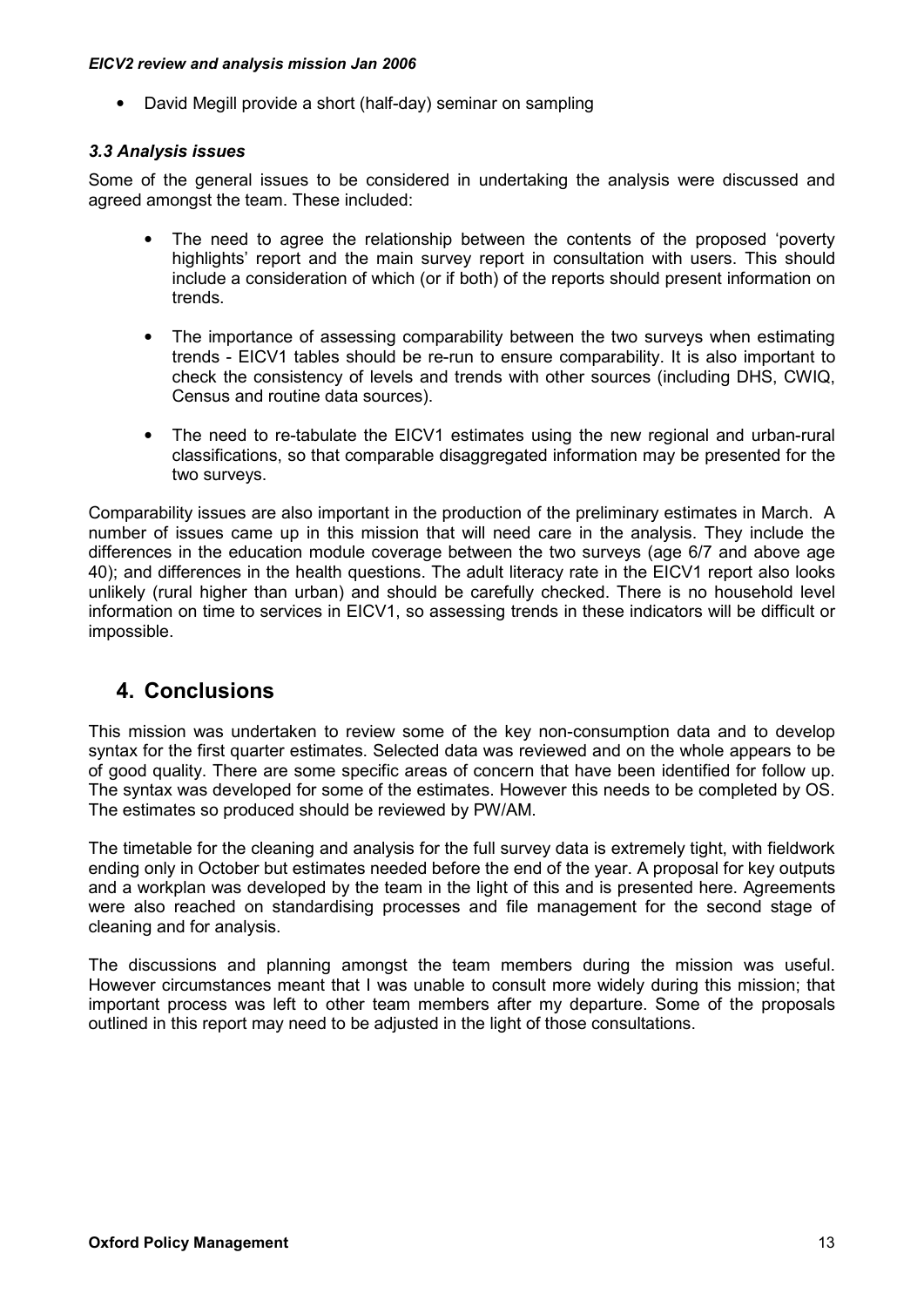## <span id="page-14-0"></span>Annexes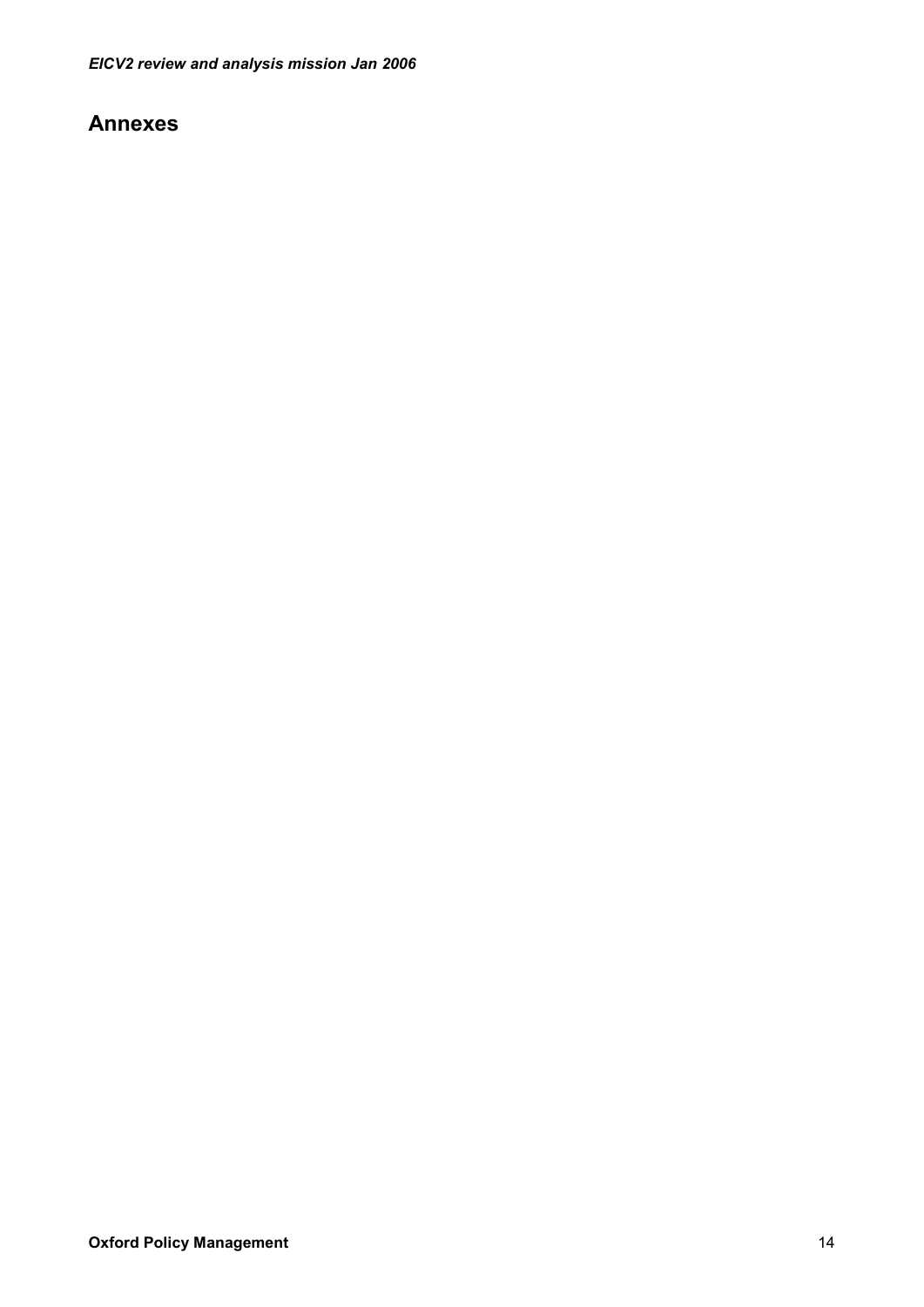# <span id="page-15-0"></span>Annexe 1: Terms of Reference

### **Background**

The OPM project to support the transformation of the Rwandan statistical office from a Department to an independent Institute has one year left to run. In September the laws were approved by Parliament setting up the new Rwanda National Institute of Statistics (NSIR). A Director-General was appointed in September 2005 and the Board was appointed in the last few weeks. All former staff members have to apply for posts in the new Institute along with external candidates. The office is therefore undergoing major transformation, and regular activities are disrupted.

The EICV Survey is a Household Living Conditions Survey which was last conducted in 2000/2001/2002. The sample size is 6,900 households, of which 1,620 will be selected in urban areas. The sample is divided into 10 cycles spread over a 12 month period. In urban areas each household is visited every 3 days over a 33 day period, in order collect consumption data. In rural areas households are visited every other day over a 16 day period. The sample selected matches as closely as possible the EICV1, except that the sampling frame changed following the results of the Population Census becoming available, at the same time definitions of urban and rural were changed. In the EICV1 urban and rural households were interviewed during different years, and the timing of interviewing was not spread over agricultural/climatic zones in an optimal manner to minimize seasonal effects. Rwanda has three growing seasons, and these vary depending on geography, despite the country being small in size. The EICV2 sample evened up the spatial/temporal distribution.

Despite the upheaval in the organisation, the EICV2 started fieldwork on 10<sup>th</sup> October 2005. and data entry commenced the following month. There were some minor logistical field problems early in the fieldwork, but the results to date are reported to be of reasonable quality, and data checks have already been carried out on the first cycles. The fieldwork will run for a full calendar year, and finish in October 2006.

The EICV team is supported by two OPM advisers, Oumar Sarr (Resident Survey Expert) and Geoffrey Greenwell (Data Management Expert) who is available in Rwanda on a half-time basis. Both advisers worked on EICV1 and as the subject matter, question form and methodology is similar, the local team is well supported by experienced professionals

The new Rwanda PRSP is under preparation and the date of its release has been delayed in order to incorporate results from the EICV2. In order to provide the PRSP team with some early results, it is proposed that preliminary results be made available on a quarterly basis. The sample design enables nationally representative estimates to be released each quarter. The final results are required in December, and this is a high priority for Government and Donors alike.

The results to be released will be limited, and their circulation will also be limited, but they are vital for PRSP preparations. The full first three months of data will not be available in time for the mission, but data for at least the first 2 months should be available for inspection and practice. The EICV local team is expected to run the first quarter's tabulations and produce the first results using the products of this mission. The consultants are expected to incorporate training in their work, and leave clear recommendations for the team to follow.

There will be an OPM/EICV team in Rwanda during this mission. The team members will comprise: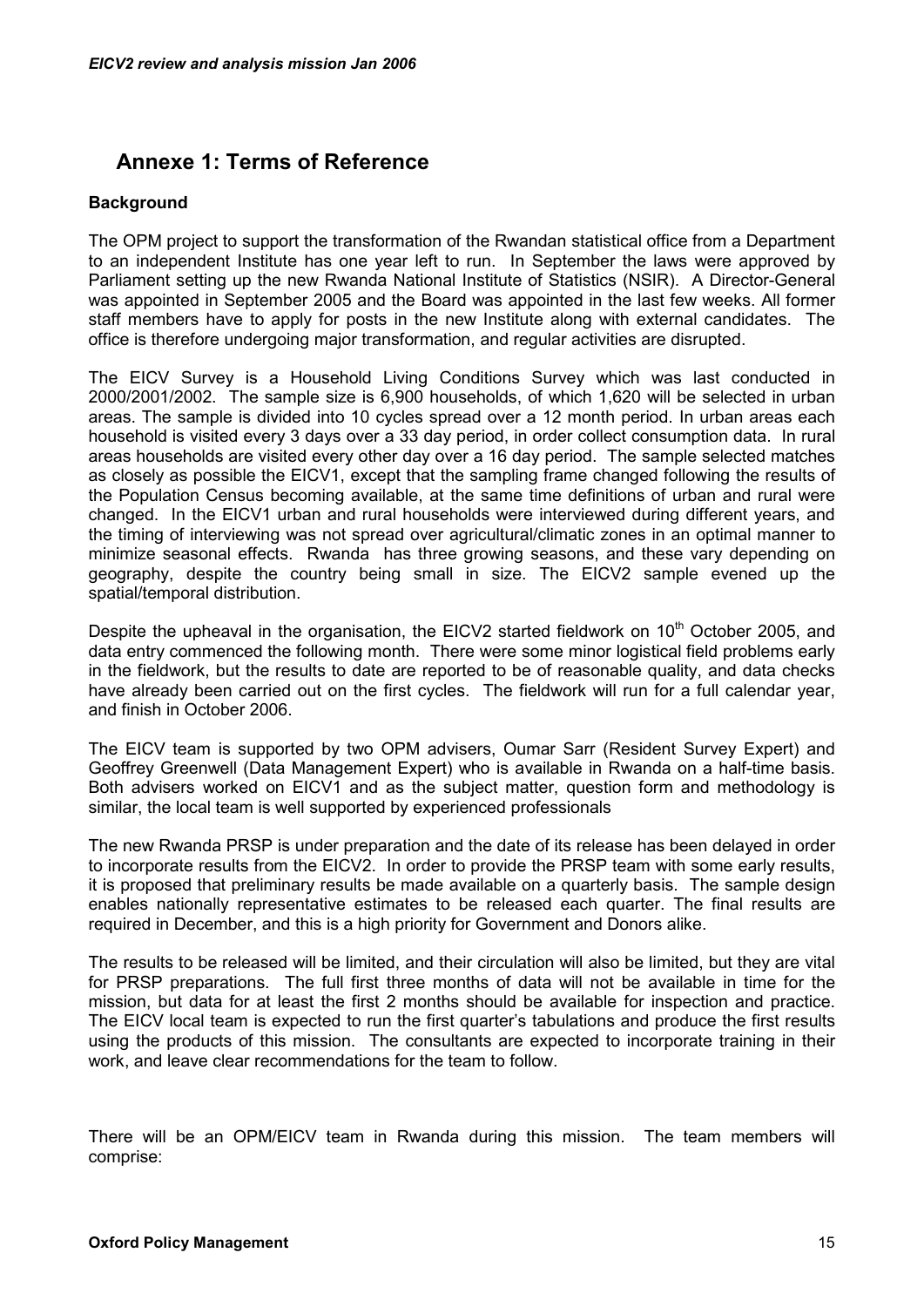- Geoffrey Greenwell (data management and computer applications)
- Andy McKay (consumption aggregates and poverty analysis)
- Patrick Ward (analysis of other variables, especially social sector)
- David Megill (preparation of sampling and corrective weights; estimation of sampling errors)
- Oumar Sarr (resident survey expert)
- Mary Strode (project management & support; quarterly project review)

Questionnaires are available in French. The consultant will be expected to work in both the English and French languages. The report should be prepared in English.

Most of the EICV prefer to communicate in French, but can understand English and other team members can provide translation where necessary. Stakeholders tend to be proficient in both languages.

#### Mission Context

The purpose of the mission is to review the first months of data in preparation for the analysis of data from the first quarter.

The consultant will;

- 1. Consult with key stakeholders on their needs from the EICV, both immediate and in the longer term.
- 2. Familiarize himself with the analysis of EICV1
- 3. Liaise with the EICV team and resident expert to propose a tabulation plan for survey analysis. The consultant should focus on the PRSP social indicators, and develop an analysis plan to provide stakeholders with results relating to these indicators. Analysis of agricultural activities and consumption aggregates will be undertaken by other consultants.
- 4. Review the available data and comment on its quality and completeness. The results of this review should be communicated to the team, and possible remedies for fieldwork and data management weaknesses explored.
- 5. Liaise with the team to prepare programmes and data treatment operations for the analysis proposed to support users' data requirements, in particular the preliminary quarterly output.
- 6. Carry out on the job training with the team in preparation for the quarterly results releases.
- 7. To propose a work programme for the analysis of the survey results, between now and the end of the project in December 2006.
- 8. Review the resources which will be required to carry out the analysis, including local experts and other expert input.
- 9. Prepare a report of the findings within four weeks of the end of the mission.

#### Timing

The consultant is expected to be in country by 24 January 2006. The consultant will work up to 8 days in country and spend up to 5 days in preparation, report writing and follow-up. A further mission is anticipated later in the year, and a mission in November/December 2006 will be required.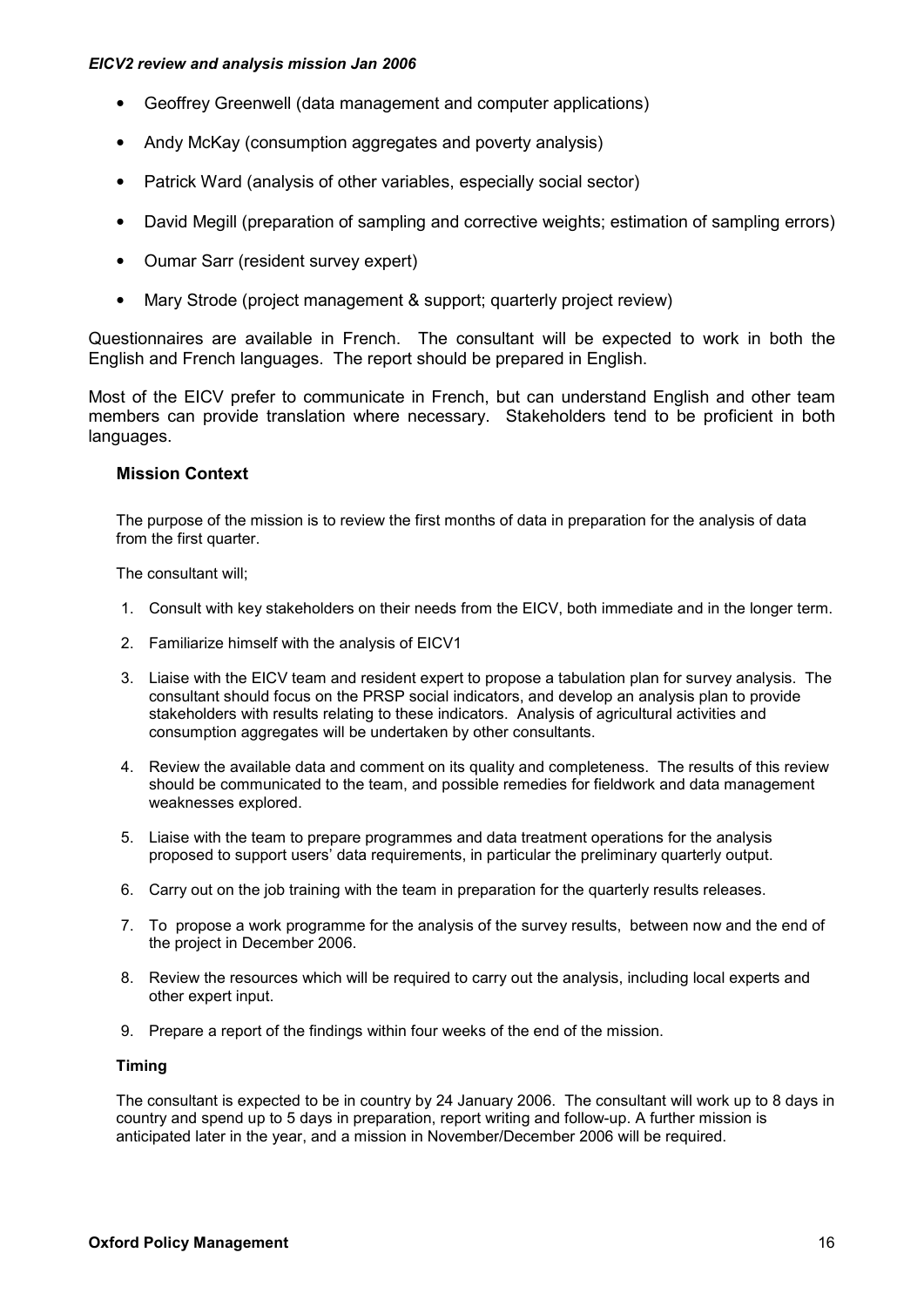# <span id="page-17-0"></span>Annex 2: Proposed preliminary estimates for the first quarter

## 1. Outcome Indicators

**Ø** Adult Illiteracy Rate

## 2 Output Indicators

- $\boxtimes$  Net and gross primary and secondary enrolment ratios
- $\boxtimes$  Entry rates for children age 7
- $\boxtimes$  Population with access to safe water
- $\boxtimes$  Population with access to health services
- $\boxtimes$  Population with access to sanitation
- $\boxtimes$  (A) Population with access to primary education

## 3 Proxy Indicators

- $\boxtimes$  (A) % employed in agriculture/formal/informal sectors
- (A) Asset ownership
- $\boxtimes$  (A) Livestock ownership
- $\boxtimes$  (A) Agricultural inputs (fertilizers/insecticides etc.)
- (A) = additional non-PRS indicator proposed